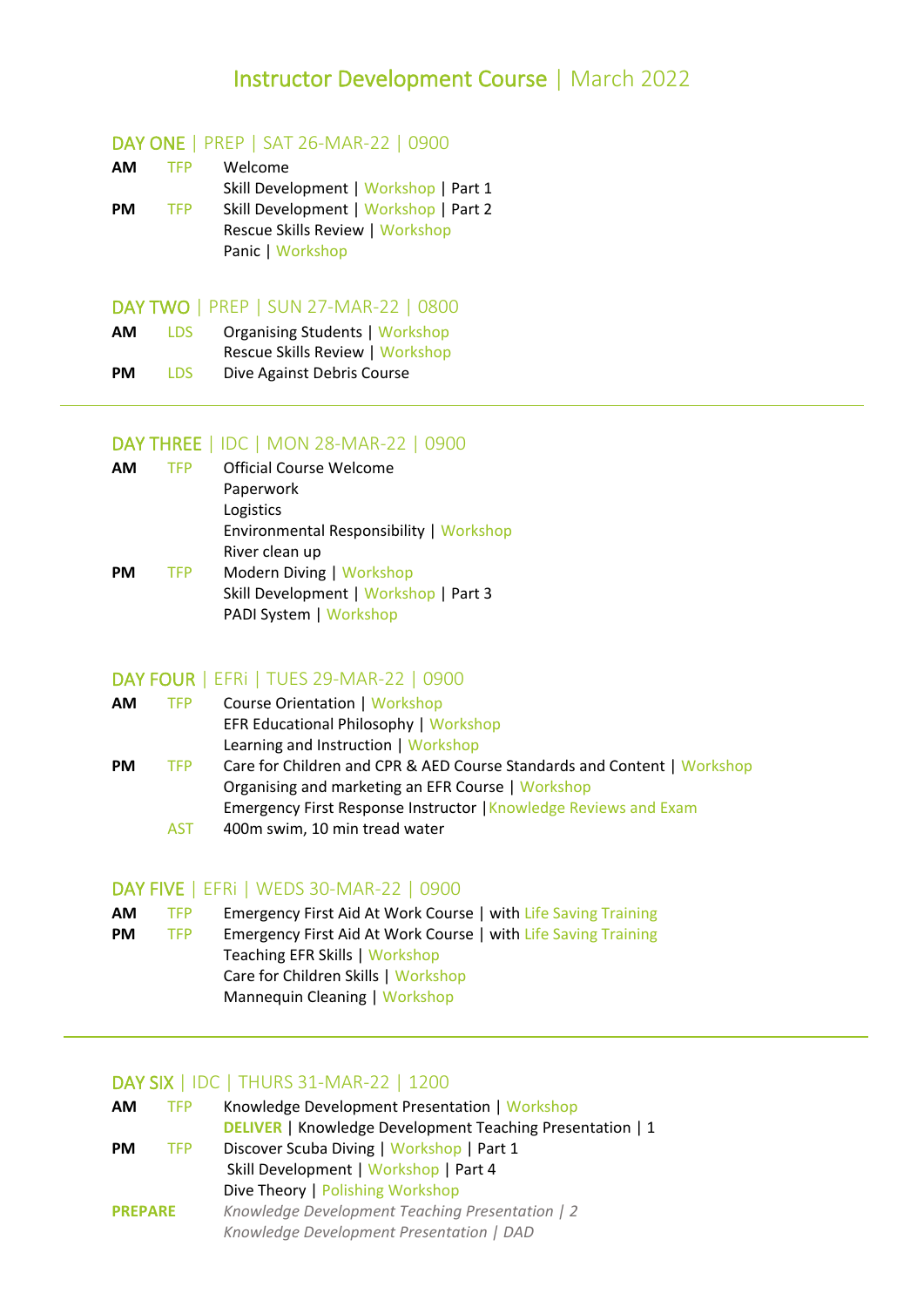## DAY SEVEN | IDC | FRI 01-APR-22 | 0900

| <b>AM</b>      | <b>TFP</b> | <b>Confined Water Training   Workshop</b>                          |
|----------------|------------|--------------------------------------------------------------------|
|                |            | <b>DELIVER</b>   Confined Water Teaching Presentation   DRY 1      |
|                |            | <b>DELIVER</b>   Confined Water Teaching Presentation   WET 1      |
|                |            | Rescue Skills Review   Workshop                                    |
| <b>PM</b>      | <b>TFP</b> | <b>DELIVER</b>   Knowledge Development Teaching Presentation   2   |
|                |            | Learning and Teaching   Workshop                                   |
|                |            | Dive Against Debris specialty course   Workshop                    |
|                |            | <b>DELIVER</b>   Knowledge Development Teaching Presentation   DAD |
|                |            | Dry Runs   Polishing Workshop                                      |
| <b>PREPARE</b> |            | Confined Water Teaching Presentation   WET 2                       |
|                |            | Knowledge Development Presentation   3                             |
|                |            |                                                                    |

## DAY EIGHT | IDC | SAT 02-APR-22 | 0900

| <b>AM</b>      | <b>TFP</b> | <b>DELIVER</b>   Confined Water Teaching Presentation   WET 2    |
|----------------|------------|------------------------------------------------------------------|
|                |            | Risk Management and Licensing   Workshop                         |
| <b>PM</b>      | <b>TFP</b> | <b>DELIVER</b>   Knowledge Development Teaching Presentation   3 |
|                |            | Open Water Diver Course Scheduling and Set Up   Workshop         |
|                |            | <b>Open Water Training   Workshop</b>                            |
|                |            | <b>DELIVER</b>   Open Water Teaching Presentation   DRY 1        |
|                |            | Rescue Diver Course   Workshop   Part 1                          |
| <b>PREPARE</b> |            | Open Water Teaching Presentation   WET 1                         |
|                |            | Rescue Teaching Presentation   For Workshop                      |
|                |            |                                                                  |

#### DAY NINE | IDC | SUN 03-APR-22 | 0800

| ΑM             | <b>LDS</b> | <b>DELIVER</b>   Open Water Teaching Presentation   WET 1 |
|----------------|------------|-----------------------------------------------------------|
|                |            | Discover Scuba Diving   Workshop   Part 2                 |
|                |            | Skill Development   Workshop   Part 5                     |
| PМ             | LDS.       | Rescue Diver Course   Workshop   Part 2                   |
|                |            | <b>DELIVER</b>   Rescue Teaching Presentation             |
| <b>PREPARE</b> |            | Knowledge Development Presentation   Dry Suit             |
|                |            | Confined Water Teaching Presentation   WET 3              |

# **DAY TEN** | IDC | MON 04-APR-22 | 0900

| АM             |            | <b>REST AND REVIEW</b>                                        |
|----------------|------------|---------------------------------------------------------------|
| <b>PM</b>      | <b>TFP</b> | <b>Continuing Education   Workshop</b>                        |
|                |            | <b>DELIVER</b>   Confined Water Teaching Presentation   WET 3 |
|                |            | Dry Runs   Polishing Workshop                                 |
|                |            | Dive Theory   Polishing Workshop                              |
| <b>PREPARE</b> |            | Confined Water Teaching Presentation   WET 4                  |

## DAY ELEVEN | IDC | TUES 05-APR-22 | 1700

| ΑM             |            | Sales Techniques   Workshop                                             |
|----------------|------------|-------------------------------------------------------------------------|
|                |            | Dry Suit specialty course   Workshop                                    |
|                |            | <b>DELIVER</b>   Knowledge Development Teaching Presentation   Dry Suit |
| PM             | <b>TFP</b> | Advanced Open Water Diver   Workshop   Part 1                           |
|                | <b>AST</b> | <b>DELIVER</b>   Confined Water Teaching Presentation   WET 4           |
|                |            | Skill Development   Workshop   Part 6                                   |
| <b>PREPARE</b> |            | Open Water Teaching Presentation   WET 2                                |
|                |            | Advanced Open Water Teaching Presentation   For Workshop                |